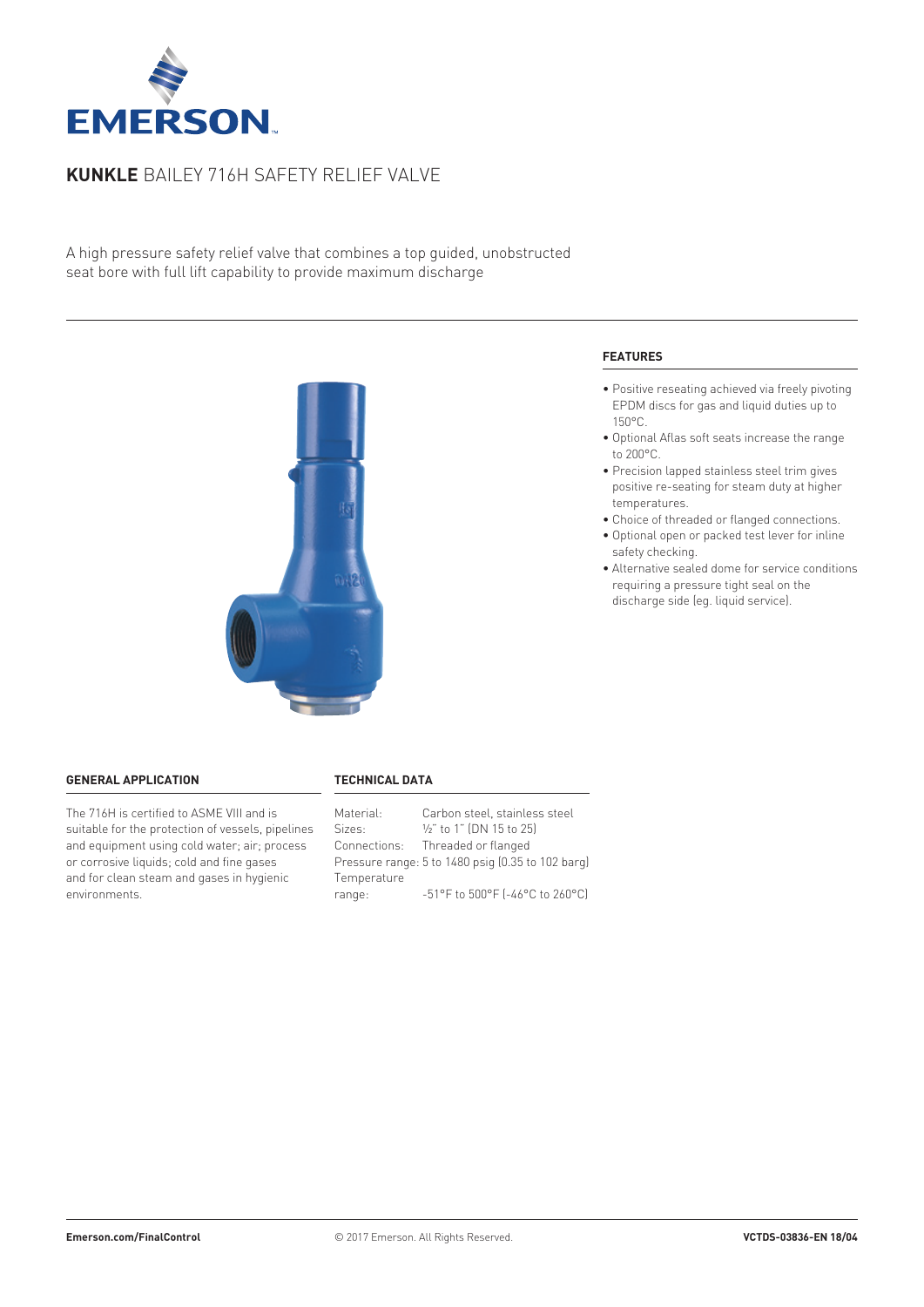# **Specifications**

#### **Materials**

- Body Carbon steel A216-WCB from -20° to 500°F (-29° to 260°C)
	- Stainless steel A351-CF8M from -51° to 500°F (-46° to 260°C)
- Trim Aflas from -20° to 392°F (-29° to 200°C (No. 7 only))
	- Stainless steel from -51° to 500°F (-46° to 260°C)
	- EPDM from -20° to 302°F (-29° to 150°C)

| <b>SIZE RANGE</b>  |                 |              |                     | <b>PERFORMANCE</b> |       |       |             |             |
|--------------------|-----------------|--------------|---------------------|--------------------|-------|-------|-------------|-------------|
| Size,              | <b>Orifice</b>  | Min pressure | <b>Max pressure</b> |                    |       |       | <b>Over</b> | <b>Blow</b> |
| in (DN)            | mm <sup>2</sup> | (barg)       | (barg)              |                    | 6-Kdr | 7-Kdr | pressure    | dowr        |
| $\frac{1}{2}$ [15] | *109            | 0.35         | 51                  | Steam              | 0.811 | 0.824 | $10\%$ *    | 15%         |
| $\frac{3}{4}$ (20) | $*109$          | 0.35         | 51                  | Air/gas            | 0.811 | 0.824 | $10\%$ *    | 15%         |
| 1(25)              | *109            | 0.35         | 51                  | Liauid             | 0.670 | 0.505 | $10\%$ *    | 20%         |
| $\frac{1}{2}$ [15] | $**45$          | 51.00        | 102                 | or 0.2 barg min    |       |       |             |             |
| $3/4$ (20)         | $**45$          | 51.00        | 102                 |                    |       |       |             |             |
|                    |                 |              |                     |                    |       |       |             |             |

 $*$  No 7

\*\* No 6

### **Maximum back pressure**

| Barg     | 19.65                                |
|----------|--------------------------------------|
| Constant | 80%                                  |
| Built-up | 10%                                  |
| Variable | $0\%$                                |
|          | (Total % must not exceed barg shown) |

#### **Connections**

Screwed in x screwed out Flanged in x flanged out (except ½" (DN15))

# **Cap options**

Open lever Pressure tight dome Packed lever

**Blow down**

# **Approvals**

ASME VIII PED certified category IV

#### **DIMENSIONS Sizes (ins) inlet and outlet Inlet and outlet connection Orifice No. A B C**❖ **D Max pressure up to 100°F (psig) Weight Inlet Outlet (kg)** 1/2",  $\frac{3}{4}$ " x 3/4" Screwed male x female 6 64 21 257 55 1480 285 4.0  $V_2$ ",  $V_3$ ", 1" Screwed female x female 7 44 - 189 55 740 285 4.0 ½", ¾", 1" x 1" Screwed male x female 7 43 19 209 55 740 285 4.0 ¾" x 1" ANSI 150# x 150# 7 117 31 262 95 740 285 6.5 ANSI 300# x 150# 41<br>ANSI 150# x 150# 41<br>ANSI 150# x 150# 41

1" x 1" ANSI 150# x 150# 7 117 33 262 95 740 285 6.5

ANSI 300# x 150# 45 ❖ When a lever or test gag is fitted dimension C will increase.

All dimensions in mm.

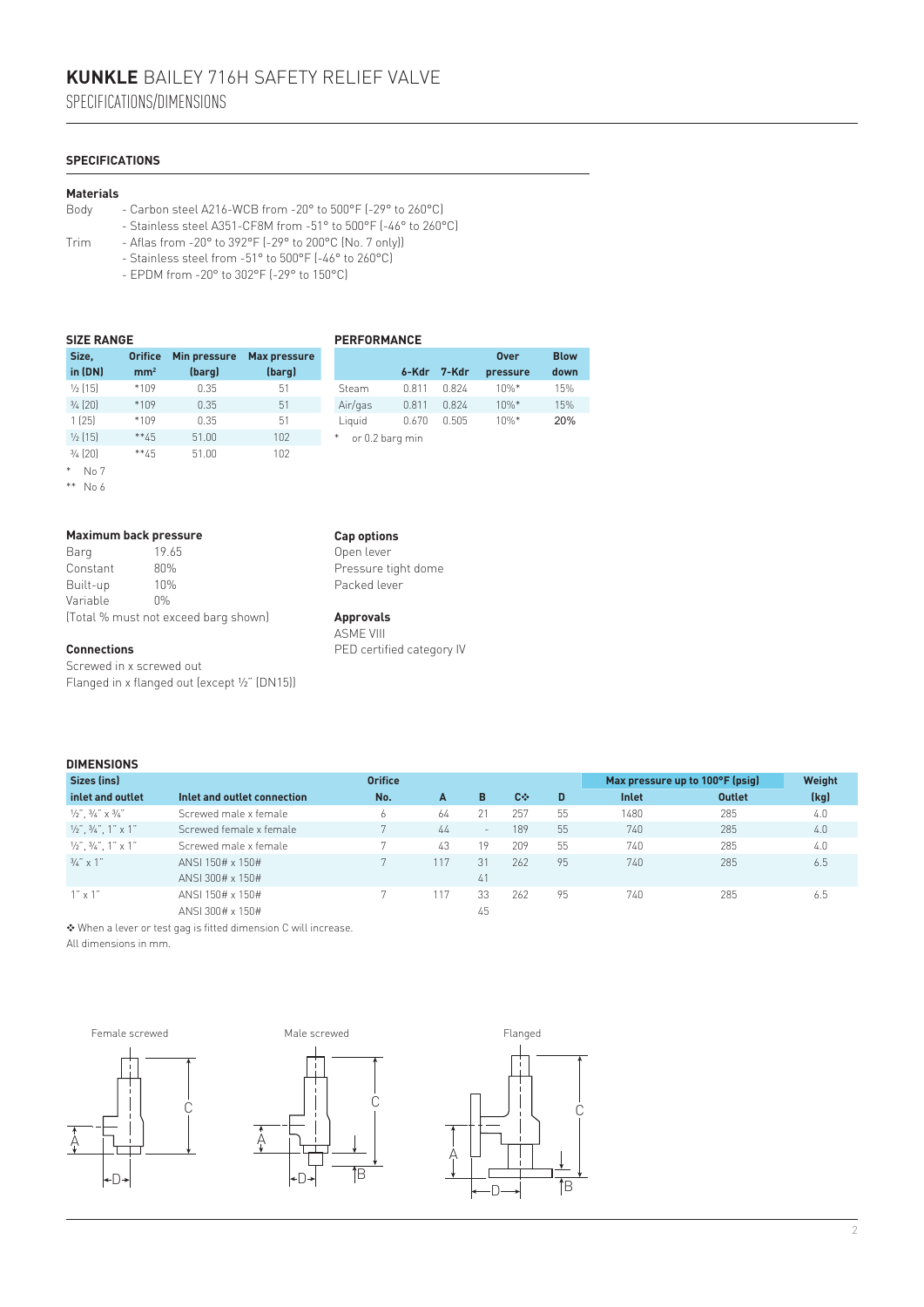# **Kunkle** Bailey 716H safety relief valve Parts and materials



# **Materials**

| <b>Item</b>    | Part                 | <b>Carbon steel</b>   | <b>Stainless steel</b> |
|----------------|----------------------|-----------------------|------------------------|
|                | Body                 | SA 216-WCB CARB ST    | SA 351-CF8M ST ST      |
| 3              | Cap                  | SA 216-WCB CARB ST    | SA 351-CF8M ST ST      |
| $\mathbf{A}^*$ | Nozzle               | <b>ASTM A479-316L</b> | <b>ASTM A479-316L</b>  |
| $5*$           | Disc assy.           | Various               | Various                |
| 9              | Guide                | 17/4                  | 17/4                   |
| 10             | Spindle              | 316                   | 316                    |
| 12             | Adjusting screw      | ASTM A479-410         | ASTM A479-410          |
| 13             | Locking nut          | <b>ASTM A479-316L</b> | ASTM A479-316L         |
| $22*$          | Spring               | C.S. Aluminum coated  | ASTM A313-316          |
| 28*            | Cap gasket           | ST-7066               | ST-706                 |
| 30             | Body gasket          | ST-706                | ST-706                 |
| 33             | Data plate           | 321 ST ST             | 321 ST ST              |
| 34             | Hammer drive screw   | Electro brassed CS.   | ASTM A479-316L         |
| 75             | Grub screw           | ASTM A479-316L        | ASTM A479-316L         |
| 85             | Inlet flange         | SA 105 CARB ST        | SA 182-F316 ST ST      |
| 147            | Flange nut           | SA564 17/4 [33HRC]    | SA564 17/4 (33HRC)     |
| 188            | Adjusting screw bush | Virgin PTFE           | Virgin PTFE            |
| 235            | Spring end plate     | <b>ASTM A479-431</b>  | <b>ASTM A479-431</b>   |

#### **Notes**

\* Recommended spares.

Recommended inspection every 12 months.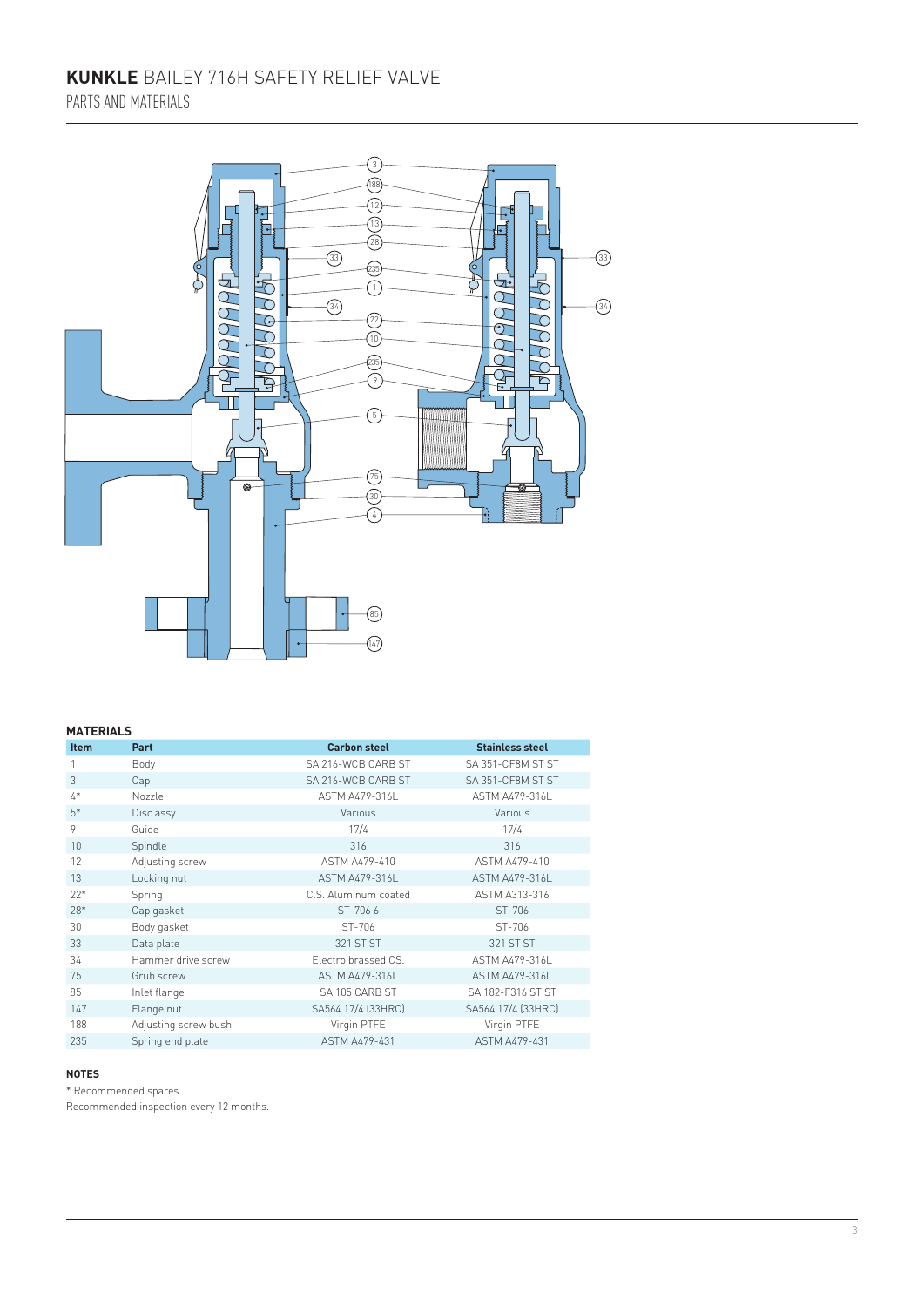#### **Air capacity at 10% overpressure and 15ºC**

| Set pressure (barg) | No. 6 orifice (I/s)      | No. 7 orifice (I/s)      |
|---------------------|--------------------------|--------------------------|
|                     | $\overline{\phantom{a}}$ | 37                       |
| 10                  | $\qquad \qquad$          | 210                      |
| 20                  | $\overline{\phantom{a}}$ | 403                      |
| 30                  | $\overline{\phantom{a}}$ | 595                      |
| 40                  | $\sim$                   | 787                      |
| 50                  | $\qquad \qquad =$        | 980                      |
| 51                  | 407                      | 999                      |
| 60                  | 478                      | $\overline{\phantom{a}}$ |
| 80                  | 635                      | ٠                        |
| 100                 | 791                      | $\overline{\phantom{a}}$ |
| 102                 | 807                      | ٠                        |

#### **Steam capacity at 10% overpressure**

| Set pressure (barg) | No. 6 orifice (kg/h)     | No. 7 orifice (kg/h)     |
|---------------------|--------------------------|--------------------------|
|                     | $\overline{\phantom{a}}$ | 100                      |
| 10                  | $\qquad \qquad =$        | 567                      |
| 20                  | $\overline{\phantom{a}}$ | 1086                     |
| 30                  | $\qquad \qquad =$        | 1605                     |
| 40                  | $\overline{\phantom{a}}$ | 2124                     |
| 50                  | $\qquad \qquad =$        | 2643                     |
| 51                  | 1098                     | 2695                     |
| 60                  | 1289                     | $\overline{\phantom{a}}$ |
| 80                  | 1712                     | -                        |
| 100                 | 2135                     | $\overline{\phantom{a}}$ |
| 102                 | 2177                     | ٠                        |

# **FSH - Superheat steam correction**

| Set pressure | <b>Saturated steam</b> | Total steam temperature in degrees centigrade |       |      |      |      |      |
|--------------|------------------------|-----------------------------------------------|-------|------|------|------|------|
| (barg)       | temp. °C               | 150                                           | 200   | 260  | 310  | 370  | 430  |
|              | 120                    | 1.00                                          | 0.98  | 0.93 | 0.88 | 0.84 | 0.80 |
| 4            | 150                    | 1.00                                          | 0.99  | 0.93 | 0.88 | 0.84 | 0.81 |
| 7            | 170                    | 1.00                                          | 0.99  | 0.94 | 0.89 | 0.84 | 0.81 |
| 10           | 361                    | 1.00                                          | 0.99  | 0.94 | 0.89 | 0.85 | 0.81 |
| 14           | 180                    | 1.00                                          | 0.99  | 0.95 | 0.89 | 0.85 | 0.81 |
| 18           | 210                    | $\overline{\phantom{a}}$                      | 1.00. | 0.95 | 0.90 | 0.85 | 0.81 |
| 24           | 220                    | $\overline{\phantom{a}}$                      | 1.00  | 0.96 | 0.90 | 0.86 | 0.82 |
| 34           | 240                    | $\overline{\phantom{0}}$                      | 1.00  | 0.96 | 0.92 | 0.86 | 0.82 |
| 41           | 250                    | $\overline{\phantom{a}}$                      | 1.00  | 0.97 | 0.92 | 0.87 | 0.82 |

#### **Air capacity - other gases**

If you wish to use the valve on other compatible gases, the sizing details above can be used. However, the valve capacity will change depending on the specific gravity of the flowing gas. Multiply the valve air capacity by  $1/\sqrt{SG}$  to give the gas capacity.  $SG = specific$  gravity (relative to air = 1).

# **Useful conversions**

Nm3 /h = l/sec x 3.60 SCFM = l/sec x 2.12

#### **Saturated steam capacity - other temperatures**

This steam table is based on saturated steam, at the temperatures shown. For steam systems operating at higher temperatures, the above capacities will need to be derated by using the super heat correction factor.

#### **Useful conversions**

lbs/h = kg/h x 2.2046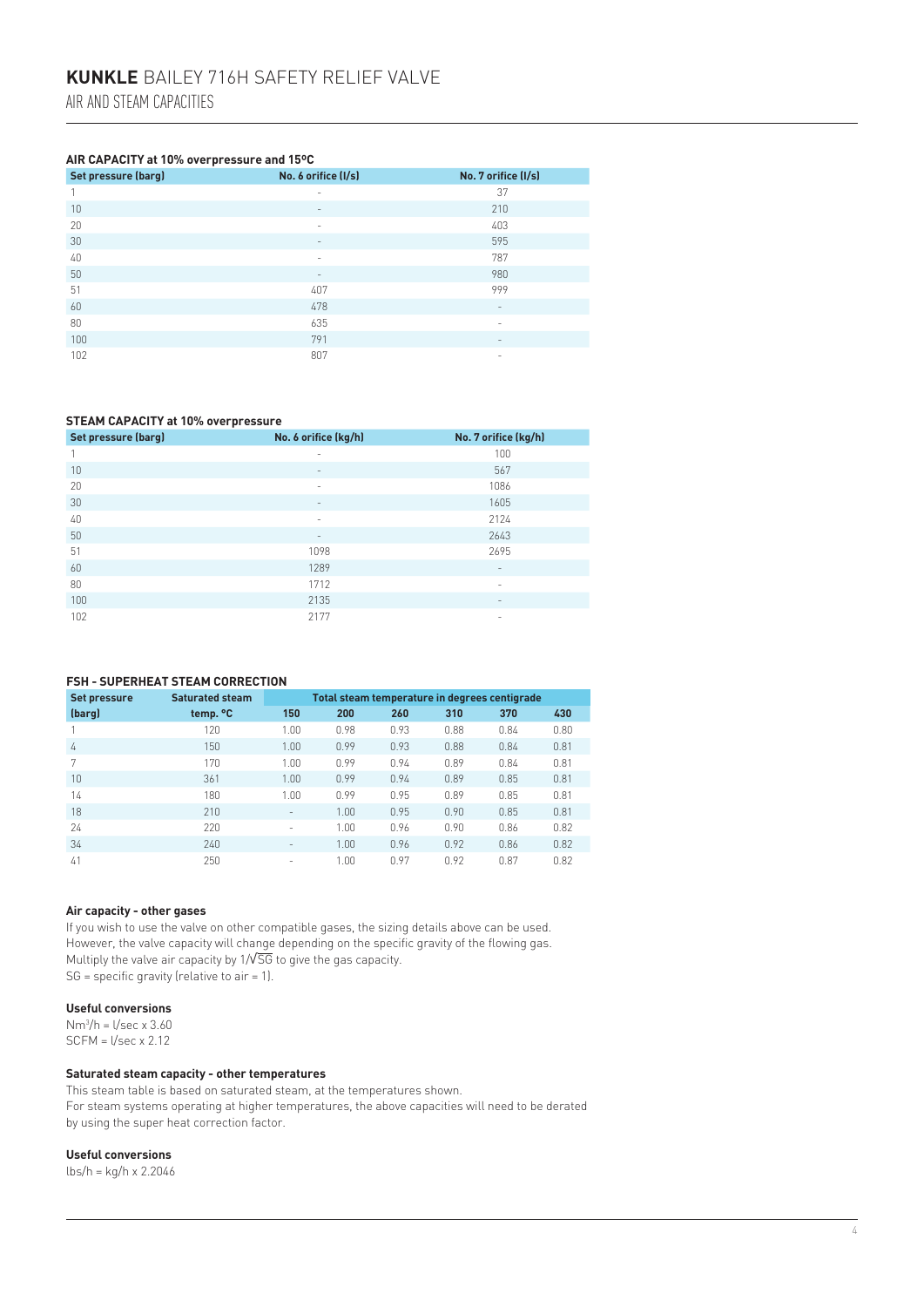# **Water capacity at 10% overpressure and 20°C**

| Set pressure (barg) | No. 6 orifice (l/m)          | No. 7 orifice (l/m)      |
|---------------------|------------------------------|--------------------------|
|                     | $\overline{\phantom{a}}$     | 49                       |
| 10                  | $\qquad \qquad \blacksquare$ | 155                      |
| 20                  | $\overline{\phantom{a}}$     | 219                      |
| 30                  | $\qquad \qquad$              | 269                      |
| 40                  | $\overline{\phantom{a}}$     | 310                      |
| 50                  | $\overline{\phantom{a}}$     | 347                      |
| 51                  | 193                          | 350                      |
| 60                  | 209                          | $\overline{\phantom{a}}$ |
| 80                  | 241                          | $\sim$                   |
| 100                 | 270                          | $\overline{\phantom{a}}$ |
| 102                 | 272                          | -                        |

### **Other liquids**

If you wish to use the valve on other compatible liquids, the sizing details above can be used. The valve capacity will however change depending on the specific gravity of the flowing liquid. Multiply the valve water capacity by 1/√SG to give the liquid capacity.  $SG = specific gravity (relative to water = 1).$ 

# **Useful conversions**

 $Igpm = I/min \times 0.22$ m3 /min = l/min x 0.001